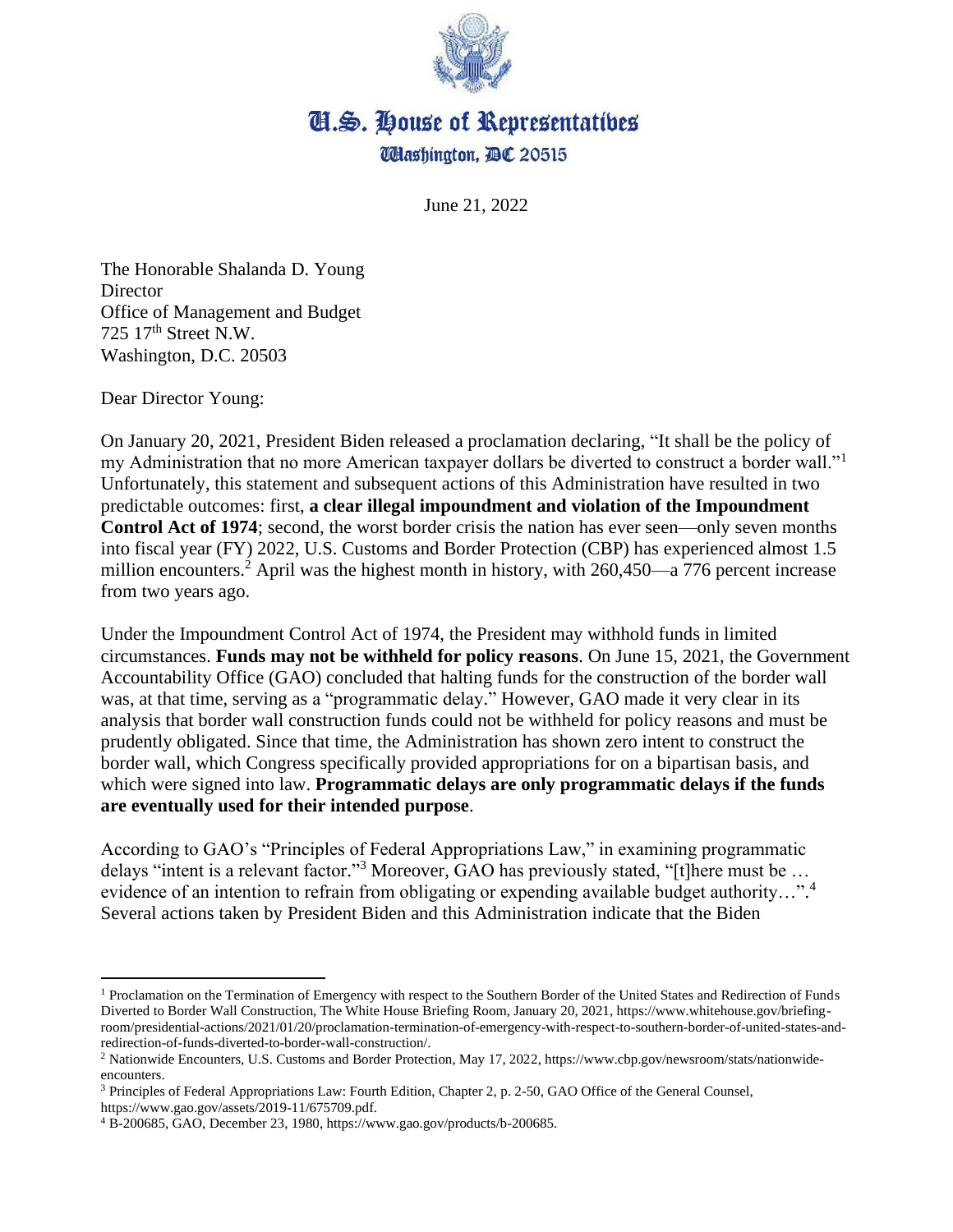Administration absolutely has no intent to prudently obligate these congressionally appropriated funds to construct the border wall. These actions include:

- August 5, 2020 President Biden stated, "[t]here will not be another foot of wall constructed…." 5
- January 20, 2021 President Biden issued a proclamation halting construction of the border wall and began withholding funds appropriated for the border wall. GAO acknowledged that by issuing this proclamation "President Biden announced a policy choice."<sup>6</sup>
- March 21, 2021 Deadline under the proclamation for the Administration to develop a plan to redirect border wall funding and repurpose contracts. After repeated requests, to date, no information or report has been provided to this Committee regarding these plans.
- May 28, 2021 The President's FY 2022 budget request proposed a rescission of prior year appropriations for border wall construction.
- July 23, 2021 The Department of Homeland Security (DHS) announced the cancellation of two border wall contracts funded by FY 2020 appropriations for DHS.<sup>7</sup>
- October 8, 2021 DHS announced the cancellation of additional border wall contracts.<sup>8</sup>
- March 28, 2022 The President's FY 2023 budget request proposed: (1) making unobligated balances of previously appropriated border wall funds available for additional purposes including "…the construction and improvement of roads along the southwest border, the removal and eradication of vegetation along the southwest border…, remediation and environmental mitigation, including scientific studies…"; (2) the cancellation of previously appropriated funds for border wall construction; and (3) providing authority for the DHS Secretary to transfer up to \$225 million in unobligated balances available from previous appropriation acts provided for "U.S. Customs and Border Protection – Procurement, Construction, and Improvements" to the Department of the Interior or the U.S. Forest Service for environmental and other mitigation projects or activities.<sup>9</sup>

Under President Trump, 453 miles of border wall were constructed and plans for nearly 300 more miles were set to be built until they were halted by the Biden Administration. The Biden Administration's decision to discontinue construction of the border wall is inconsistent with congressional intent. Since 2017, Congress has appropriated \$5.4 billion specifically for construction of the border wall in multiple laws on a bipartisan basis. These include:

<sup>7</sup> Biden Administration Terminates Two Border Wall Contracts in Texas, CNN, July 23, 2021,

https://www.cnn.com/2021/07/23/politics/border-wall-contracts/index.html and DHS to Cancel Laredo Sector Border Barrier Contracts, U.S. Department of Homeland Security, July 23, 2021, https://www.dhs.gov/news/2021/07/23/dhs-cancel-laredo-sectorborder-barrier-contracts.

<sup>5</sup> Biden Would End Border Wall Construction, But Wouldn't Tear Down Trump's Additions, NPR, August 5, 2020, https://www.npr.org/2020/08/05/899266045/biden-would-end-border-wall-construction-but-wont-tear-down-trump-s-additions.

 $6$  B-333110, Office of Management and Budget and U.S. Department of Homeland Security – Pause of Border Barrier Construction and Obligations, GAO, June 15, 2021, https://www.gao.gov/assets/b-333110.pdf.

<sup>8</sup> Biden Administration Canceling More Border Wall Contracts, CNN, October 8, 2021,

https://www.cnn.com/2021/10/08/politics/border-wall-contacts-canceled-biden-administration/index.html and DHS to Terminate Border Barrier Contracts in Laredo and Rio Grande Valley, U.S. Department of Homeland Security, October 8, 2021, https://www.dhs.gov/news/2021/10/08/dhs-terminate-border-barrier-contracts-laredo-and-rio-grande-valley.

<sup>9</sup> The President's Fiscal Year 2023 Budget, March 28, 2022, p. 530, https://www.whitehouse.gov/wpcontent/uploads/2022/03/appendix\_fy2023.pdf.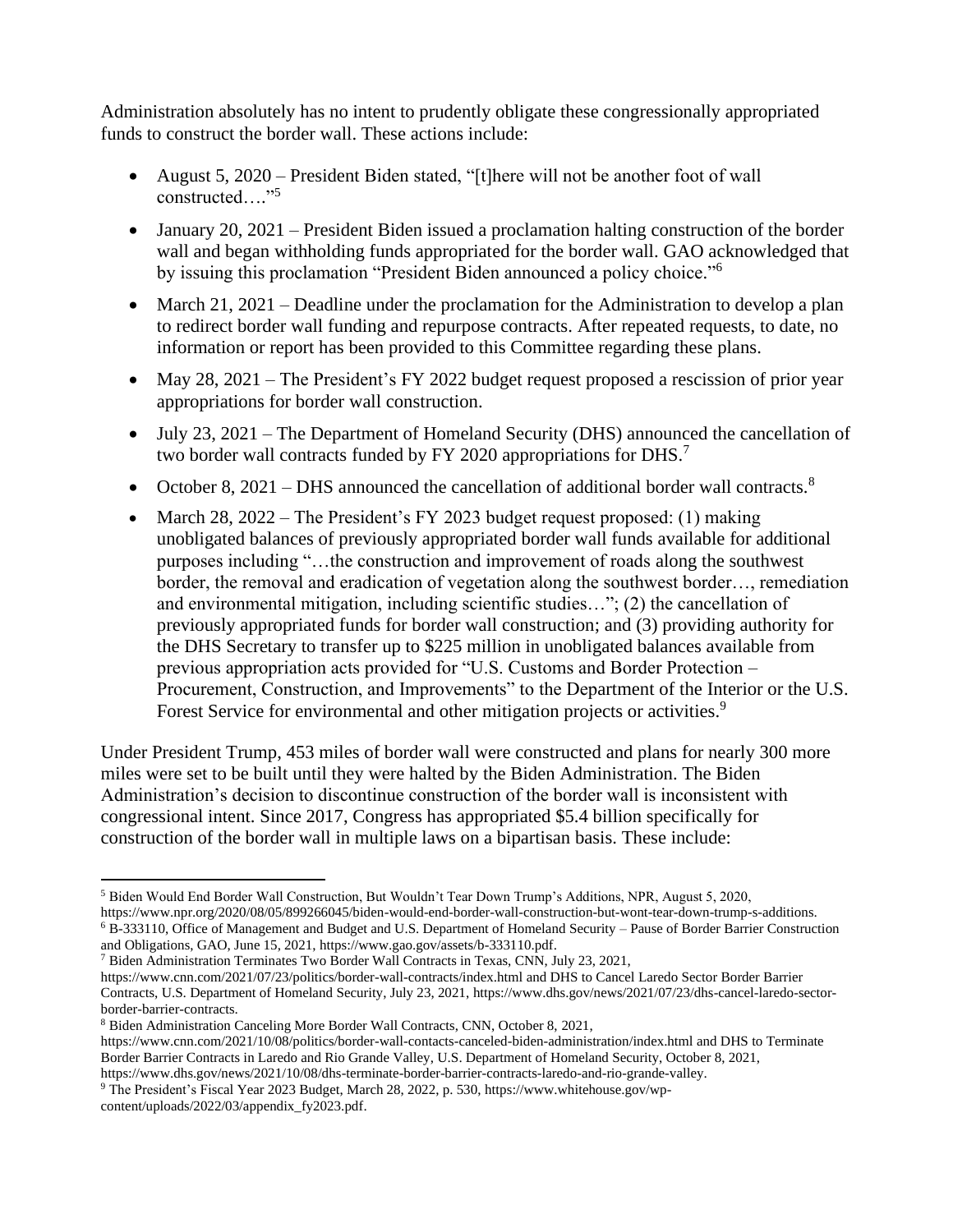- Public Law 115-14, Consolidated Appropriations Act, 2018,
- Public Law 116-6, Consolidated Appropriations Act, 2019,
- Public Law 116-93, Consolidated Appropriations Act, 2020, and
- Public Law 116-260, Consolidated Appropriations Act, 2021.

On March 31<sup>st</sup> of this year, you testified before the House Committee on the Budget on the President's FY 2023 budget request. In that hearing, you were asked what the Administration was spending the billions of congressionally appropriated border wall funds on, and you replied that the Administration was using the funds for "environmental restoration" and "community consultation."<sup>10</sup> If this is what is holding up construction of the border wall, exacerbating the current crisis at the southern border, you should be forthcoming with the evidence of this sort of activity. Since withholding funds from the border wall, the Office of Management and Budget (OMB) has failed to demonstrate to Congress and the American people any evidence of the "environmental restoration" and "community consultation" supposedly being done—an alarming lack of transparency and accountability on the part of the Administration. This critical information is important because GAO stated in its legal decision on border wall appropriations that, "funding will be obligated for new construction projects once statutory prerequisites have been satisfied."<sup>11</sup>

The Administration is continuing to willfully ignore congressional intent by withholding the funds that remain unobligated. **Further, the continued withholding of these funds with no plan or evidence of expenditure suggests an illegal impoundment and violation of the Impoundment Control Act of 1974**.

This illegal action has real consequences. Earlier this month, 12 Members of the U.S. House of Representatives—including 11 Members who serve on the House Committee on the Budget traveled to McAllen, Texas to see the border crisis first-hand. The delegation's trip confirmed the devastating impact of the Administration's continued policy decision to refuse to use congressionally appropriated funds to construct a border wall and secure the nation's border while it spends billions to house, transport, and care for illegal immigrants.

During that visit to the border by House Republicans, we heard and saw how:

- Portions of the \$350 million worth of unused border wall materials are sitting stacked 20 feet high — just down the street from where that same border wall could be used to prevent illegal immigrants, drugs, and weapons from entering our country.
- Border Patrol agents are working around the clock to deal with a massive influx of illegal immigrants, with the Rio Grande Valley (RGV) Sector by far the busiest and Border Patrol experiencing 10,000 encounters with illegal immigrants each week forcing more than 50 percent of its staff to be repositioned off of direct patrols to help with processing illegal immigrants.

<sup>&</sup>lt;sup>10</sup> House Committee on the Budget Hearing on The President's FY 2023 Budget, March 29, 2022, https://budget.house.gov/legislation/hearings/president-s-fiscal-year-2023-budget.

 $11$  B-333110, Office of Management and Budget and U.S. Department of Homeland Security-Pause of Border Barrier Construction and Obligations, GAO, June 15, 2021, https://www.gao.gov/assets/b-333110.pdf.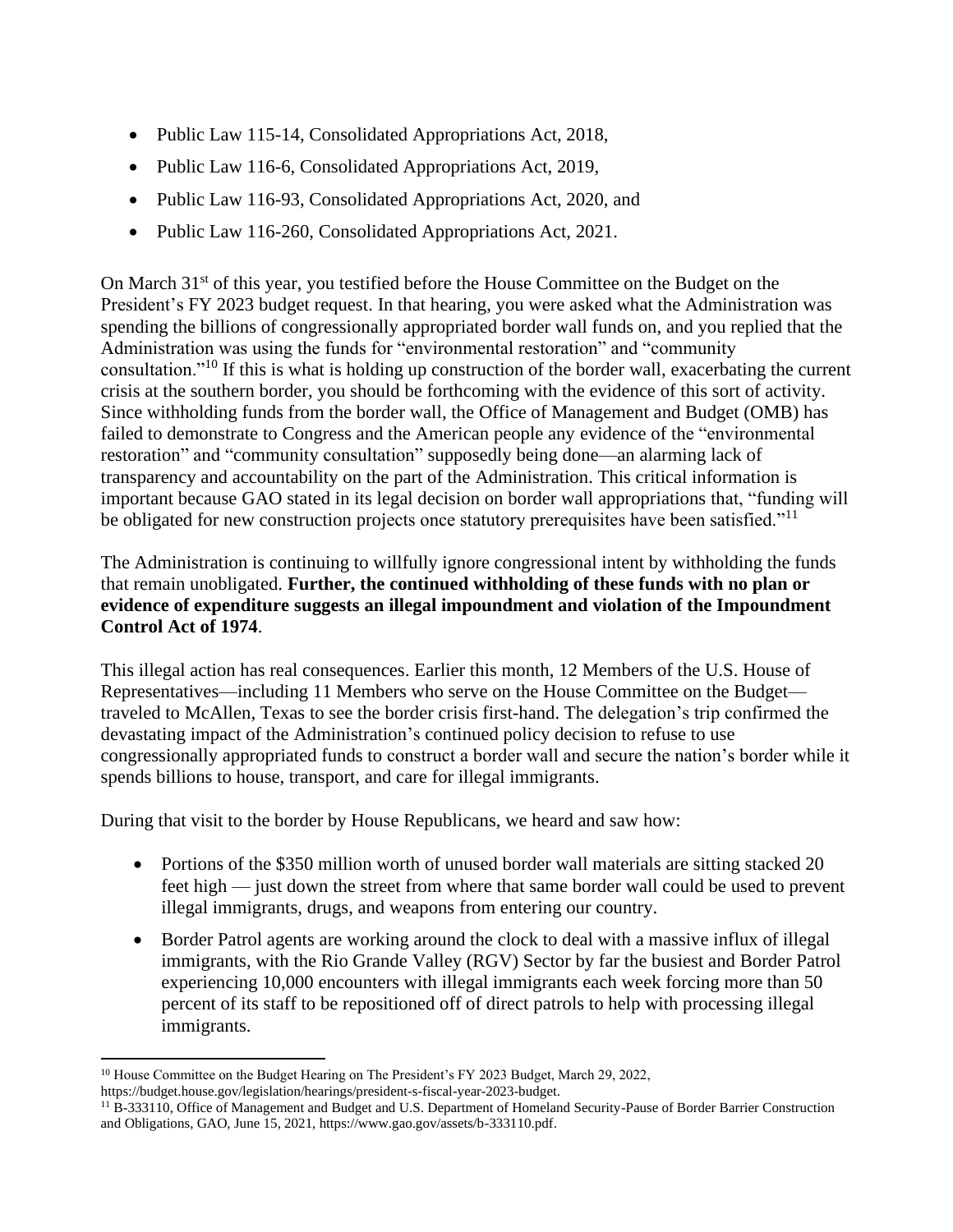- Cartels are making \$32 million per day trafficking illegal immigrants.
- President Biden's decision to halt wall construction has made it nearly impossible to make even simple repairs to existing barriers, like gating off tunnels being built under the wall by cartels.
- Texas is spending \$2.5 million per day to pick up the tab for Biden's decision to halt wall construction and the federal government's failure to secure our border.

One thing was made very clear by DHS and Texas officials during the delegation trip: *border walls work.* If OMB plans to continue with its "programmatic delay" and refuse to spend funding for border wall construction on border wall construction, at the very minimum, the American people deserve answers to the following questions:

- 1) On what date did this Administration begin its "environmental restoration" and "community consultation" activities? At the start of that process, how long did the Administration project its "programmatic delay" would last?
- 2) What progress has been made with the "environmental restoration" and "community consultation" activities?
	- a. How many "restorations" and "consultations" have been completed to date? How many remain?
	- b. How much does it cost the taxpayer to fund these activities?
	- c. Which specific budget accounts fund these efforts?
	- d. How much funding appropriated for the border wall has been spent on "environmental restoration" and "community consultation"?
	- e. Who in the community is the Administration consulting and how close in proximity do they live to the border wall construction area?
	- f. What are specific examples of feedback the Administration has received to date from community stakeholders?
	- g. What exactly in the environment is the Administration restoring? Please provide specific examples.
	- h. What is the Administration's current projection of when its "environmental restoration" and "community consultation" activities will conclude?
- 3) How are the Administration's "environmental restoration" and "community consultation" activities addressing the border crisis and protecting Americans from that crisis?
- 4) Is there a time limit on how long the Administration can conduct programmatic reviews that are pausing congressional appropriated funds from being used for their intended and authorized purposes?

It has been well over a year since the Biden Administration halted funding for construction of the border wall. Although the Administration claims it is complying with various statutory requirements for "environmental restoration" and "community consultation," the continued withholding of funds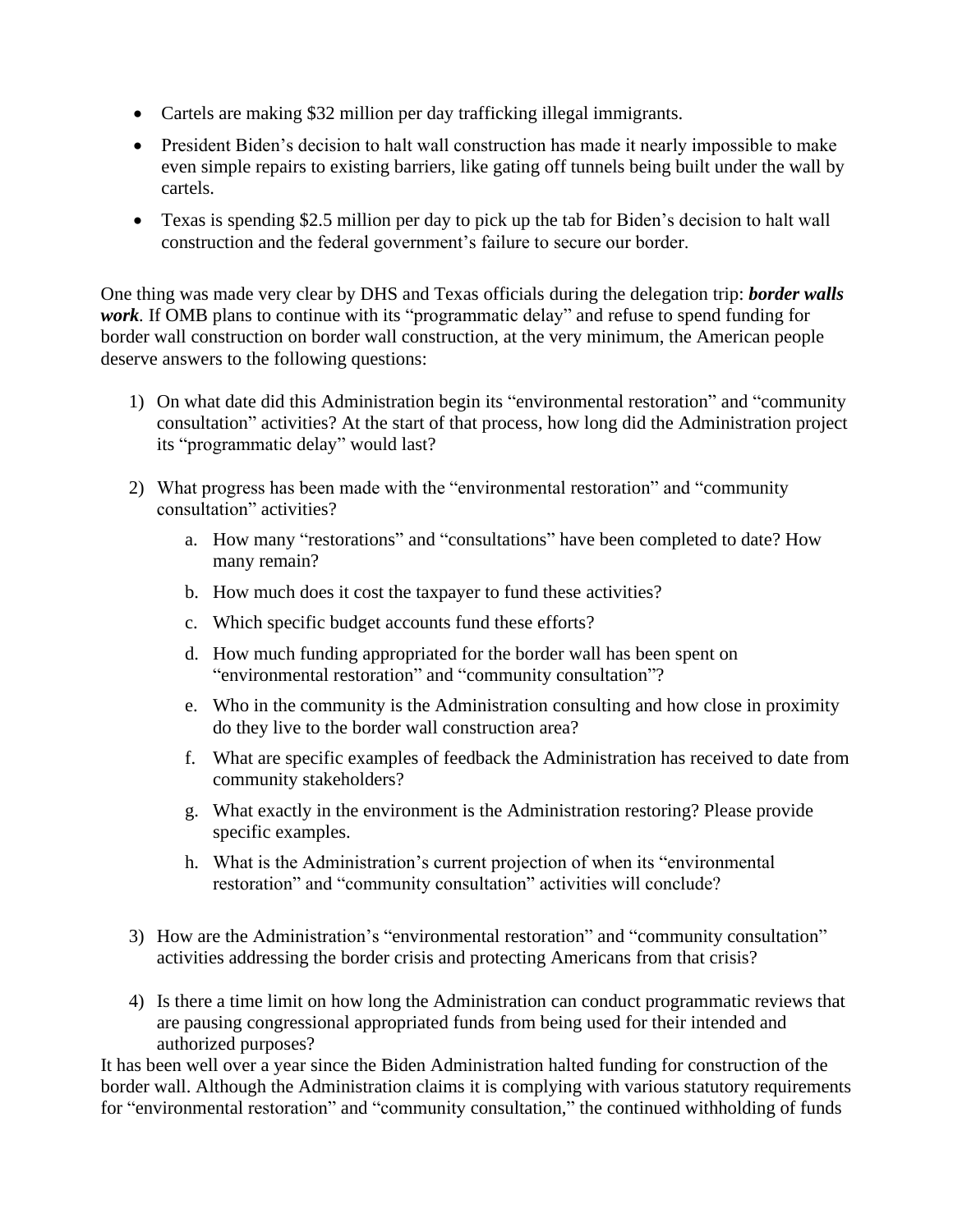clearly appears to be a policy decision of the Biden Administration which has resulted in the worst border crisis this country has ever experienced. The Administration's lack of transparency, in addition to its failure to answer repeated inquiries by Congress, indicate that the Administration in fact has absolutely no intent to spend these funds as required by law and is therefore **a clear violation of the Impoundment Control Act of 1974.**

Thank you and we look forward to your response on this critical issue.

Sincerely,

 $f$ 

 $Smith (MO-08)$ , Ranking Member Member of Congress

 $\blacksquare$ 

Trent Kelly (MS-01) Member of Congress

 $n_{\ell}$  $\overline{\phantom{a}}$ 

Tom McClintock (CA-04) Member of Congress

alem sudamin

Glenn Grothman (WI-06) Member of Congress

 $\bigcup\{A\}\bigcap$ 

Lloyd Smucker (PA-11) Member of Congress

 $\overline{\phantom{a}}$ 

Chris Jacobs (NY-27) Member of Congress

 $\overline{\phantom{a}}$ 

Michael C. Burgess, M.D. (TX-26) Member of Congress

al Z Bully' Can

Earl L. "Buddy" Carter (GA-01) Member of Congress

 $\int$  line

Ben Cline (VA-06) Member of Congress

 $\begin{array}{c} \begin{array}{c} \begin{array}{c} \begin{array}{c} \end{array} \end{array} \end{array}$ 

Lauren Boebert (CO-03) Member of Congress